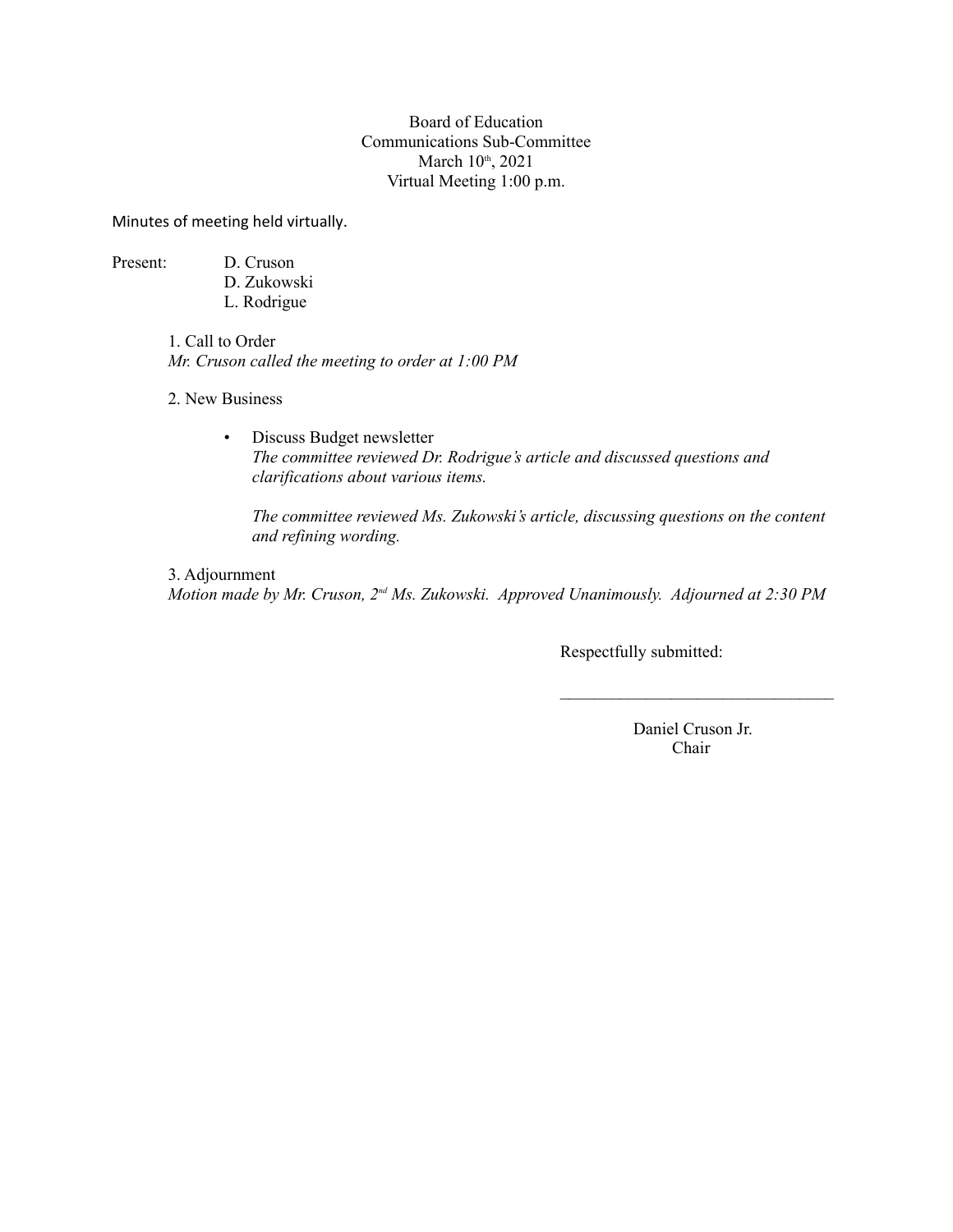# **A Responsible Design: Newtown's 2021-22 Budget**

Newtown School leaders contemplated many factors as they prepared their budget requests for the 2021-22 school year. Despite the academic and financial issues we faced in response to COVID, my goal as superintendent was to design and communicate a responsible budget tied to our district's goals and priorities. Throughout the pandemic, Newtown educators and leaders bravely confronted abrupt changes to long-standing practices in teaching and learning. Classrooms functioned from homes, and teachers shifted familiar instructional strategies to engage students in a virtual learning environment. As a result of CT Dept. of Public Health (DPH) requirements and the district's Re-Entry Plan, COVID expenditures grew – close to 2 million dollars – which included PPE (personal protective equipment), air purifiers, hand sanitizers, and overtime for custodians and nurses. However, future needs in staffing, technology, and new programming were still necessary in our effort to sustain the quality of our educational system and make long-term improvements. Aside from fixed costs like salaries and energy, budget requests included hiring instructional specialists to mitigate learning loss, providing digital tools and resources, expanding world language, supporting efforts around diversity & equity, and offering meaningful professional development opportunities for staff.

When the annual budget development process began in the fall of 2020, leaders engaged in direct conversations about their requests in relation to our Strategic Plan and district priorities. Although attention still centered on the effects of remote and hybrid learning models on students and staff, three objectives in our Strategic Plan were integral to our students' long-term success: developing and demonstrating college, career, and global readiness skills; demonstrating character attributes for personal wellbeing and to become contributing members of the local and global communities; and ensuring all students had the opportunity to set and achieve personally challenging goals. In concert with our district goals, budget decisions also relied on information regarding enrollment, class size, staffing, and program needs. Although COVID had impacted our district unexpectedly, we remained focused on goals that would support our school system in the year ahead. Leaders in Newtown believed it was paramount to…

- Implement academic instructional strategies and social-emotional supports to address COVID-related influences on student learning and growth.
- Promote a culture of rigorous learning that fosters student engagement, deepens conceptual understanding, and provides appropriate transitions between grade levels.
- Embrace technology and digital resources that facilitate students' application of concepts and understanding of content.
- Ensure policies, protocols, and practices are implemented to address diversity and equity in the creation of a positive climate.
- Identify and fund training and professional development for staff.

While district goals remained at the forefront of our planning, budget conversations were equally focused on the impact that COVID would have on student and staff needs.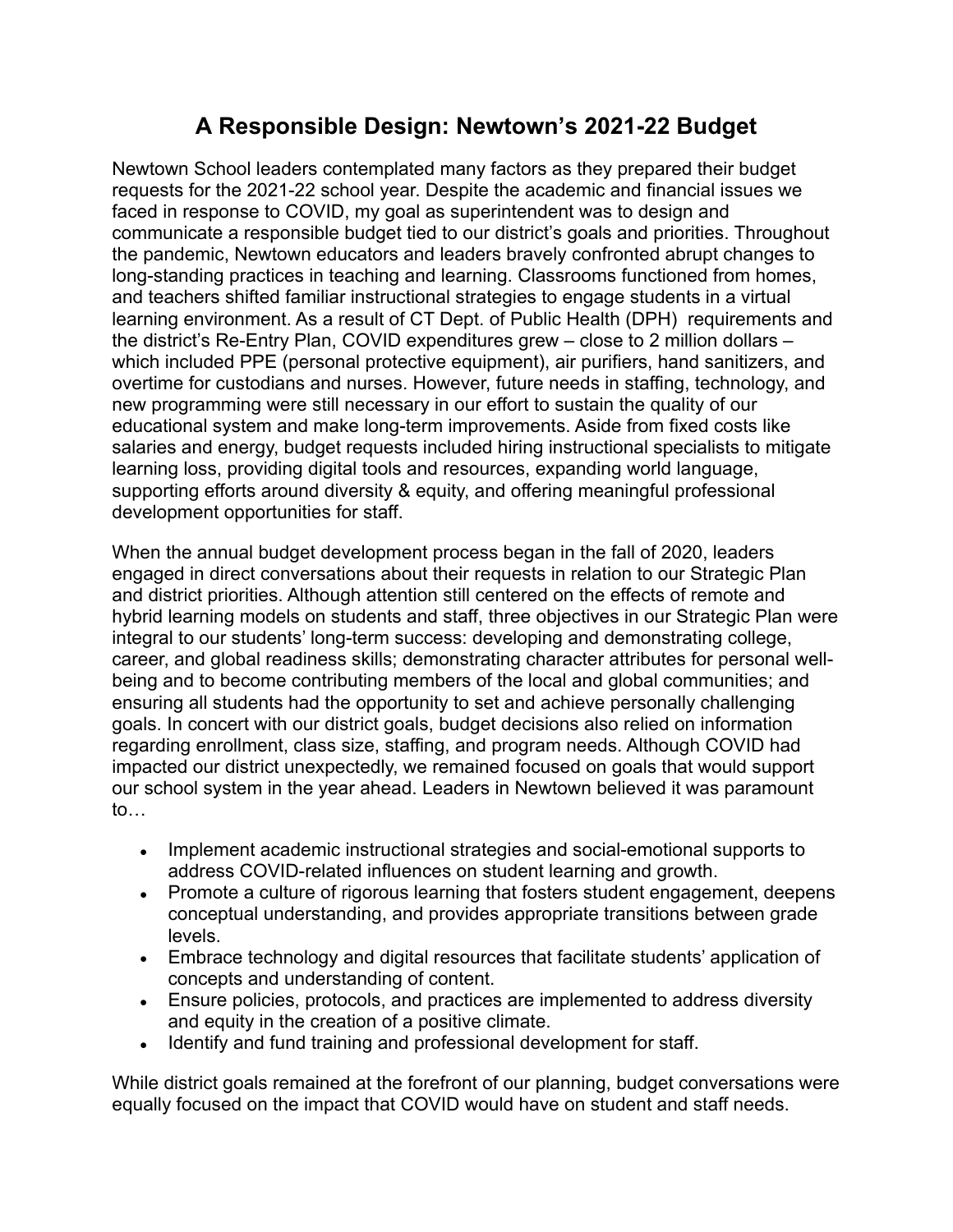Given the assumption that the pandemic would continue to impact instruction and social emotional learning needs well into the fall, our decisions centered on our school populations. We could not fully plan for future needs without a thoughtful analysis of district enrollment. How many students did we expect in August of 2021? Would families feel comfortable returning students to our schools? What staffing adjustments might we have to make due to enrollment and class size? All of these questions played a role in our budget planning and would influence existing and new programs. More importantly, without the knowledge of what our district might still face in August of 2021, such as social distancing requirements and mitigation strategies mandated by the State, maintaining reasonable class sizes at all levels was a key decision. These class sizes would also help support students who had struggled academically during the pandemic.

# **Instructional Strategies and Social Emotional Supports**

In the wake of expected learning deficits and isolation for some students during remote learning, instructional supports were key in the formulation of our budget. Following an assessment data report by our Director of Teaching and Learning during a BOE meeting in January, students' progress in math and, to a lesser degree reading, reflected a dip in scores on the NWEA, a standard formative assessment that measures growth and proficiency in grades 1-8. In response, school leaders, particularly at the elementary level, requested math and reading interventionists to provide support. These new staff members would collaborate with classroom teachers and work closely with students identified as struggling learners.

Additionally, the inclusion of a behavioral interventionist and increases in paraprofessional hours would help students cope with behavioral needs, anxiety, and disengagement given the trauma caused by a uniquely different school year. New special education teachers were added to staffing requests, primarily to support increased academic and social-emotional needs, and to deliver the services that were challenging to provide for this population throughout distance learning. While some service hours might be difficult to recoup, the development of a robust summer school and adequate staffing to meet students' IEP objectives in the fall were necessary budgetary items.

# **Student engagement, Conceptual understanding, and Transitions**

During the budget presentation to the Board of Education in January, we pointed out that promoting a culture of rigorous learning, fostering student engagement, and building students' conceptual understanding were vital in sustaining the quality of our educational services. Changes in programming identified prior to the pandemic would provide timely benefits for our learners, and these adjustments would strengthen students' progress and growth as learners.

In pilot form at the time of the budget development, a new K-5 math program had also been accounted for in the operational plan. Most of the requests associated with the program encompassed textbooks and digital resources, as well as the training for elementary teachers who would be implementing the instruction in the fall. While the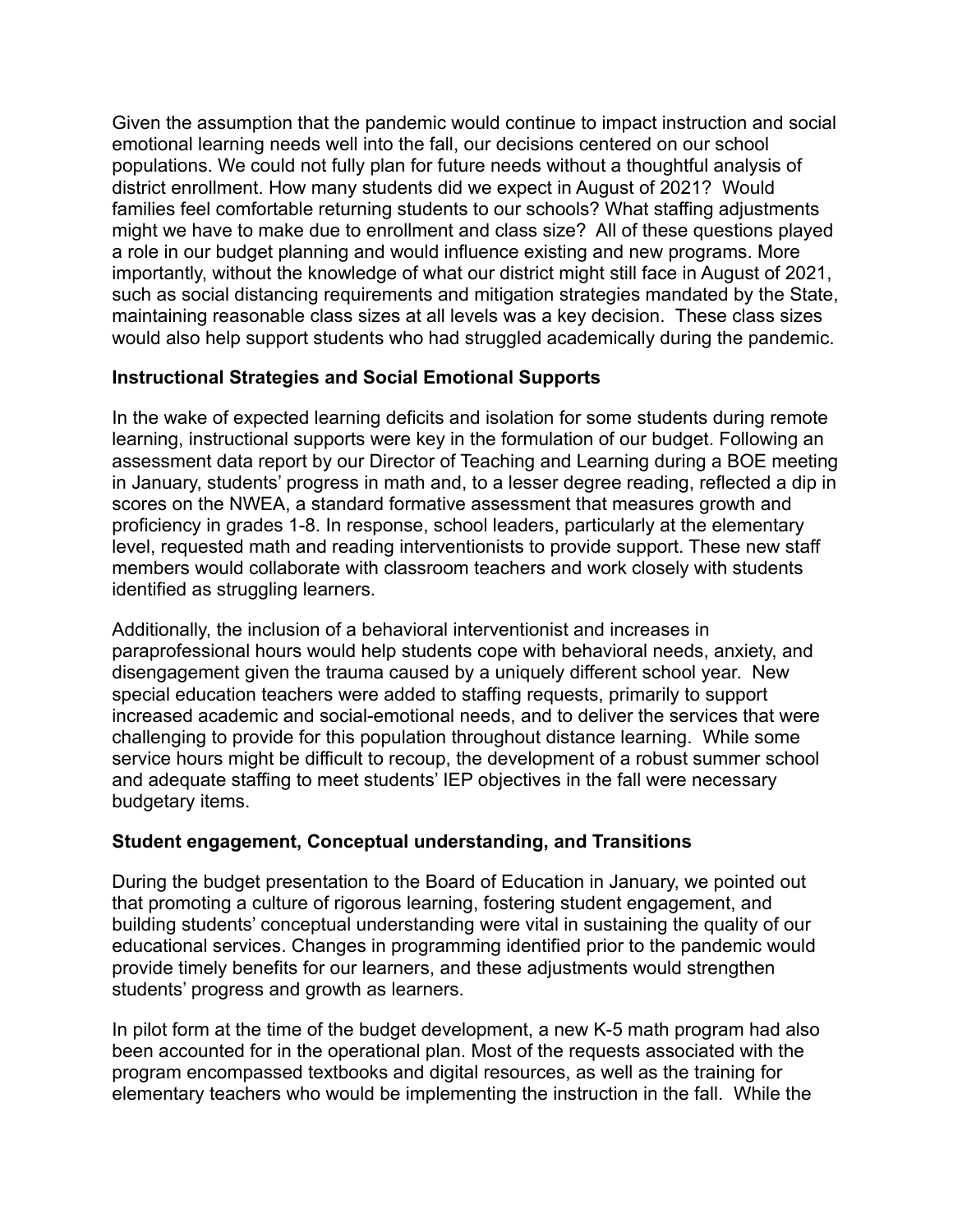need for updating the K-5 math program had been talked about in the last few years, this became a priority since students demonstrated deficits and learning loss in this area. The K-5 math program would offer a stronger instructional platform for math instruction and conceptual understanding.

Similarly, a new middle school schedule had been discussed informally by teachers and leaders at Newtown Middle School long before COVID, many of whom had voiced concerns over certain restrictive elements of their schedule. Staff and leaders had been anxious to take a fresh look at a schedule that could allow for stronger academic connections and time to connect with students on social-emotional learning topics. Changes to the schedule moved world language into the cluster as one of the core academic classes to offer students a much stronger foundation in French and Spanish as they transitioned to High School. This "bridge" from the middle level to high school was a priority in the district, ultimately inspiring connections between levels.

## **Technology and Digital Resources**

While new programs and services would continue to refine instructional improvements, the use of technology and digital resources became important themes in the building of our budget. The growing familiarity with devices and digital tools left an indelible impression on educators as an effective means of instructional delivery. Prior to COVID, resources relied primarily on texts with some digital applications to supplement the curriculum. While the remote learning itself was arduous for some learners, digital applications helped facilitate students' content understanding and skill development, while engaging learners who were either disenfranchised or struggling academically.<br>Programs, such as Seesaw, Screencastify, and IXL for math and language arts, enabled further connections between students and staff outside of the classroom, augmented curriculum, and motivated learners to be independent and self-directed. With the right balance of technology use and appropriate funding in the 2021-22 budget, maintaining assured investments in technology and digital resources would provide significant benefits for students well beyond COVID.

# **Diversity and Equity**

Benefits for our students would also come in the form of an ongoing commitment to create a caring and respectful culture. A belief statement in Newtown's Strategic Plan identified the importance of deepening our understanding of diversity as "….essential in the global society." Creating a safe and equitable learning environment for our students was not only a district goal but a priority by the Connecticut State Department of Education. The Newtown Board of Education worked to develop a Diversity & Equity Resolution, and policies around racial harassment and equity were developed and refined. These beliefs and values became the impetus for a new Diversity & Equity Coordinator position. The non-administrative position would work as liaison between the district and families, and work collaboratively with leaders and staff to support students K-12 to resolve incidents of discrimination, harassment, and bullying.

## **Professional Development**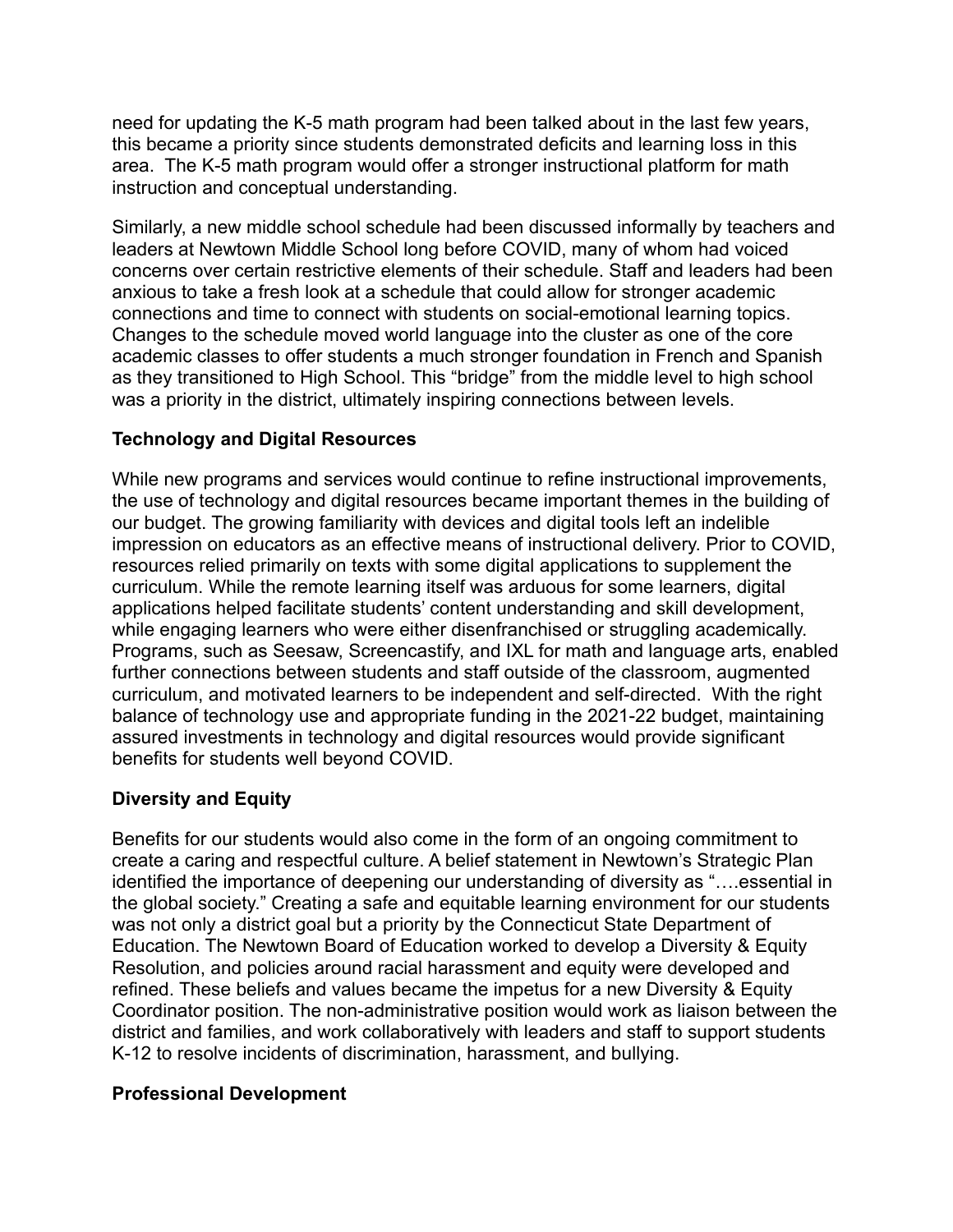Further, requests in the budget advocated for professional development and training for our staff on topics related to diversity and equity. In November, a full staff development day allowed for teachers to participate in anti-race workshops. These were so well received that additional funding requests were included in the 2021-22 budget so that teachers would gain a deeper understanding and confidence in having sensitive discussions in class, providing advice to students that may feel discriminated against, teaching students to be "upstanders," and consistently applying the policies and protocols to ensure a safe and respectful culture exists for all students.

Other staff development requests expressed in the budget included training in differentiated instruction, tools and strategies teachers could use to meet the diverse needs of learners in their classrooms, critically important as students would be reentering school in the fall with a variety of strengths and deficits in academics. Teachers at the K-5 level would be implementing a new math program, and requests for professional development in this area would provide a fundamental understanding of this new program and how this should be delivered consistently across all elementary classrooms.

# **Final Thoughts**

Jack Lew, former U.S. Secretary of the Treasury once noted, "The budget is not just a collection of numbers, but an expression of our values and aspirations." The school budget process in Newtown, which begins in October and extends until the referendum in April, reflects a thoughtful dialogue between and among staff and leaders who want to make a significant difference in the lives of all students. Requests for staffing, technology, support personnel, curriculum, texts and professional development represent genuine needs to continue to elevate the quality of programs and services extended to Newtown students. Although the economic landscape during and following the pandemic remains tenuous, the thoughtful approach we took in developing the 2021-22 will provide lasting investments in our students' educational futures.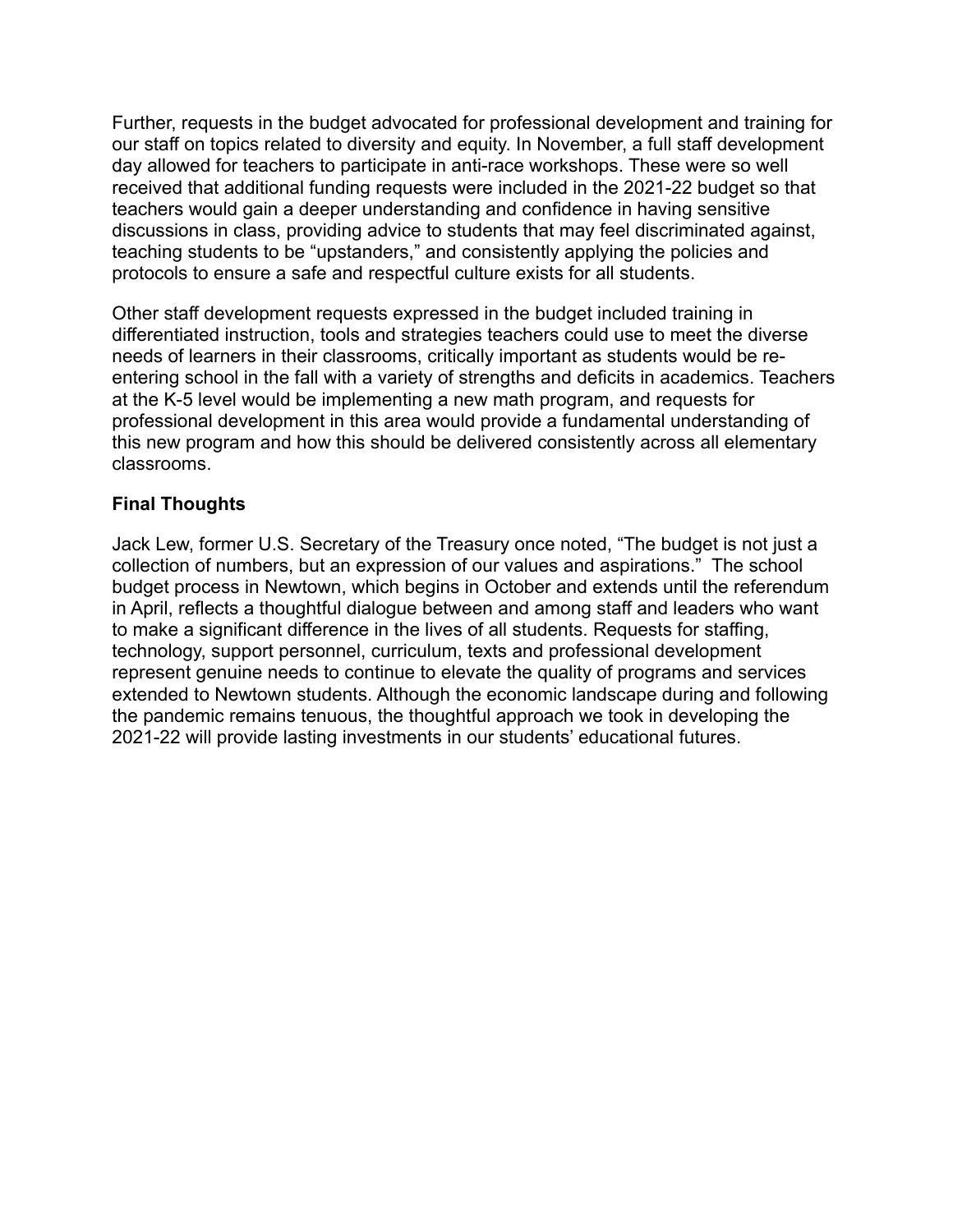# **A Walk Through the Budget**

This year, the Board of Education requested \$80,682,470 for the 2021-22 budget, just over \$2M more than the approved 2020-21 budget (an increase of 2.58%). The proposed budget includes growth in staff-related expenses due to wage increases, increased benefits costs, and staffing positions added during the current year as well as requested for next year. This area is, by far, the largest contributor to the overall increase.

To offset salary increases, the district is offering an early retirement package to senior teachers that is expected to save an additional \$310,000 next year. In addition, the district now participates in a "Virtual Net Metering" program that is expected to offset energy costs by about \$200,000. Finally, the district is currently pursuing grants to offset expenses associated with Diversity and Equity efforts. These grants were in process at the time this article was written. If successful, the grant-funded portion of Diversity and Equity efforts will be removed from the budget.

The [2021-22 proposed budget](http://www.newtown.k12.ct.us/_theme/files/Board%20of%20Education/BOE%20Budgets/2021-2022%20Budgets/BOF%20Budget%20Presentation%2021-22%20FINAL%202_11_21rev.pdf) provides a detailed accounting of staffing and expected expenses for the district. A more compac[t](http://www.newtown.k12.ct.us/_theme/files/Board%20of%20Education/BOE%20Budgets/2021-2022%20Budgets/BOF%20Budget%20Presentation%2021-22%20FINAL%202_11_21rev.pdf) [presentation](http://www.newtown.k12.ct.us/_theme/files/Board%20of%20Education/BOE%20Budgets/2021-2022%20Budgets/BOF%20Budget%20Presentation%2021-22%20FINAL%202_11_21rev.pdf) provides a higher-level representation of the same material. What follows goes beyond the numbers, focusing instead on the modifications to staffing, programs, and services since the adoption of the 2020-21 budget and as requested in the proposed 2021-22 budget. The sections below roughly follow the organization provided in the proposed budget, for those of you who wish to cross-reference.

*Definitions:* To simplify the prose, "approved budget" is used to refer to the 2020-21 budget as adopted on May 6, 2020. The 2021-22 proposed budget, to be voted on in April, is called the "proposed budget." Also, operational expenses that are funded by other sources, such as grants, are discussed below. In this article, the sum of the grant-funded and budgetary expenses is referred to as "annual operational expenses" while "budgeted operational expenses" refers to expenses called out in the proposed budget and paid for using taxpayer funds.

## **Elementary and Reed Schools**

Educational expenses, including teachers and learning supplies, account for a large portion of the budget for the elementary and Reed schools. The proposed budget includes about 9 additional teachers, roughly 4.7 were added this year and 4.33 more are requested for next

year.<br>Both Head O'Meadow and Reed have added teaching staff this year. Kindergarten classes at Head O'Meadow exceeded class-size guidelines, so an additional kindergarten teacher was added. Reed added a part-time Spanish teacher to provide world language to  $5<sub>1</sub>$  graders. Also, expenses for two existing world language (Spanish) teachers were transferred from the curriculum account to the elementary schools, adding to the number of teachers but incurring no additional increase in budget. In addition, when the district moved to distance learning, some students experienced difficulties that impacted their learning. To address that problem, the schools added hours to math & reading paraeducators that account for the increase in staffing for 2020-21.

The 2021-22 budget includes 4 additional teachers, based on enrollment projections. Hawley and Sandy Hook would each receive an additional teacher and a new two-teacher cluster would be added in Reed. In addition a part-time world language (Spanish) teacher would also be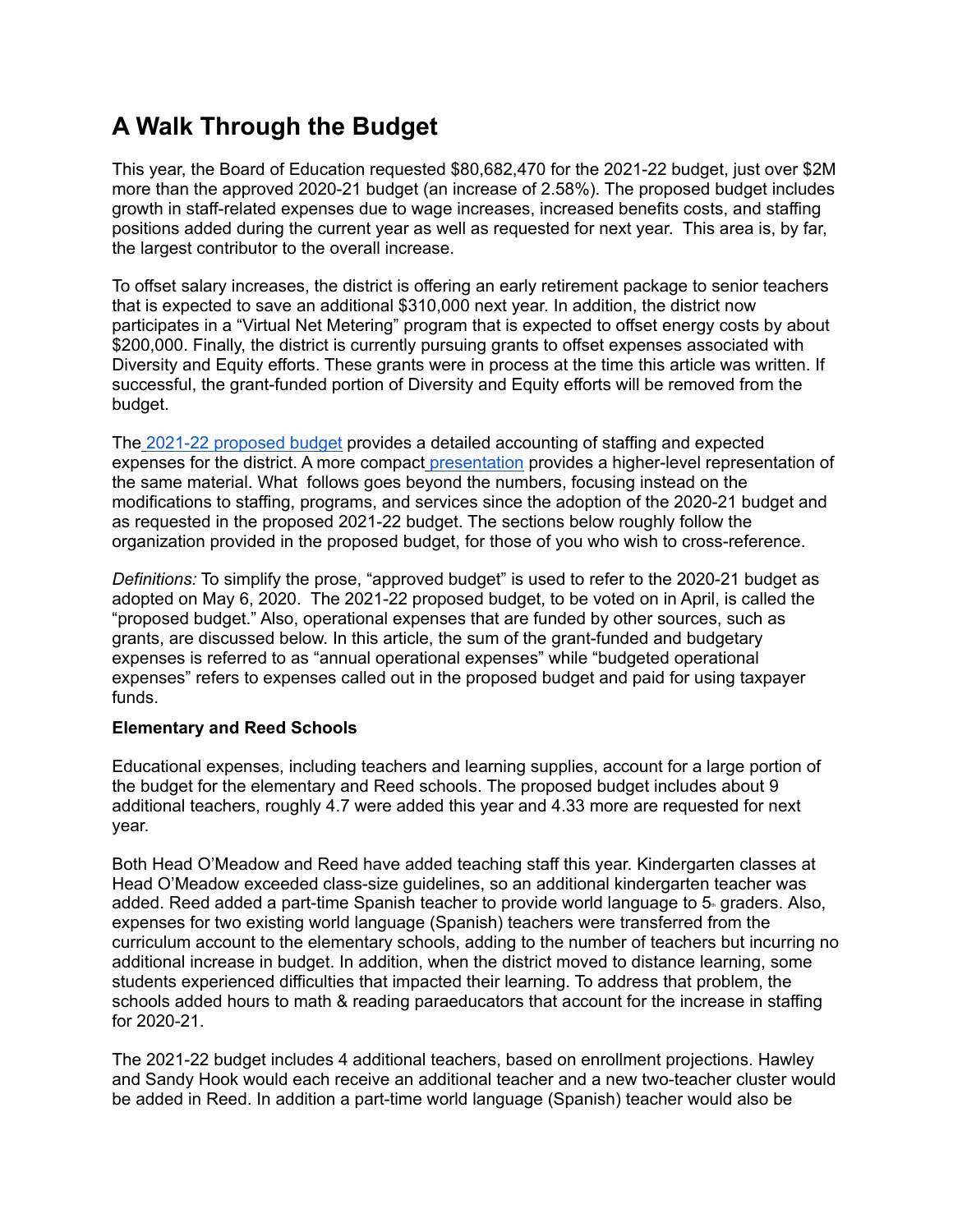added to Reed, finishing the expansion of world language from K-6. An existing paraeducator that was previously funded by a grant was also added to the proposed budget. Also, reading and math intervention programs were further expanded across the elementary schools. The intervention staffing is expected to be funded by federal COVID relief funds and so is not a budgeted operational expense.

Estimating student enrollment all while not knowing the number of students moving into or out of the district is, at best, an art. When a community experiences a pandemic, enrollment projections are even more difficult. During normal years, estimates for classroom enrollments are based on what has happened from grade to grade over the past few years – for example on average, over the last five years, how many more (or fewer) third grade students were there than second graders in the prior school year.

This year 67 students disenrolled from the district, most of whom would have been in K-6. Until September arrives, we will not know (for sure) how many of those students will re-enroll. Because of this disenrollment, our usual method for estimating enrollment will likely not be accurate. Instead, we decided to rely on the 2019 Prowda projections – 2021-22 is year 2 of those projections and evidence demonstrated that the year 1 projections were quite accurate for aggregate school-based populations when the disenrolled students were accounted for.

The housing market is also acting very differently this year. The turnover of single family houses is about 40% more than last year likely spurred by the pandemic, something that was not accounted for in the 2019 Prowda analysis. We do not know how many families are moving into the district (and what schools their children will attend) and, as importantly, how many are moving out (and what schools their children will be leaving). To provide some room in the budget to respond to unexpected enrollment, the budget includes funds for an additional teacher as a potential salary adjustment. This adjustment calls out the most likely placement for the teacher based on the information available in December, but that placement can be changed as needed.

#### **Newtown Middle School**

Educational expenses, including teachers and learning supplies, account for a large portion of the budget for the middle school also. Overall, the proposed budget eliminates 3.8 teaching positions. A new math interventionist position has been added to aid students who are struggling as a result of the pandemic. This position is expected to be funded by federal COVID relief funds.

The middle school population has decreased enough to reduce the number of clusters from 7.5 to 6, though both grades would be very close to maximum class-size guidelines. As mentioned in the prior article, the district decided that a new schedule for the middle school would be prudent. An added benefit of the new schedule is that more students may be accommodated within each cluster. By promoting world language (Spanish, French) to a core cluster class[i], students can be spread across five classrooms instead of four during the cluster class periods, reducing class size from 24 to 19 for both grades. Each cluster will have its own world language teacher, so an additional 3.2 teachers were requested in the proposed budget.

In addition to strengthening the transition of world language from the middle school to the high school, mentioned in the earlier article, the new schedule offers a bridge for students to continue their world language journey from kindergarten through high school. Since world language was originally a unified arts[ii] course, a new unified arts class will be needed to replace it. Also, the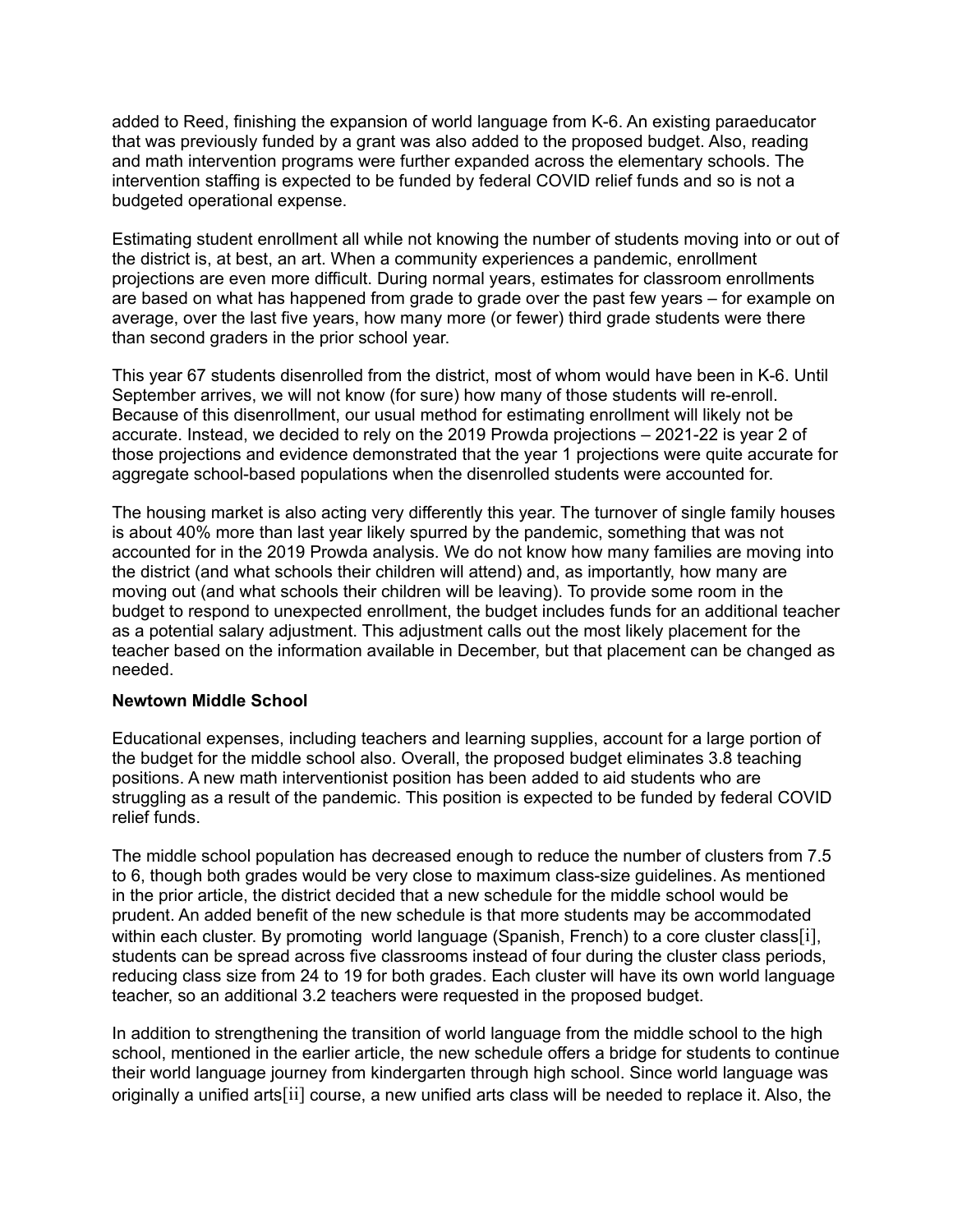Family and Consumer Science (FaCS) teacher retired, making room for another unified arts class. The administration is planning to survey 6th and 7th grade students to solicit input into choice of replacement courses.

In tandem with the schedule revision, special education services were reassessed. The administration reviewed co-taught classes available at the high school and decided that the approach would better aid middle school students especially now, given the COVID impact on special education students. In migrating this program to the middle school, a special education teacher is needed, per cluster, to support students. As a result, two special education teachers have been added to the middle school using federal COVID relief funds. If the expanded program works as expected, these teachers will eventually be added to the budget.

#### **Newtown High School**

There are three primary components that impact the high school expenses: 1) breadth of programming to ensure that every student is prepared for life after graduation, 2) student population, and 3) educational mandates, of which there are three in progress. The changes in the budget this year are driven mostly by the latter two components, netting a proposed reduction of 2.3 teachers.

The first mandate requires the completion of a 1 credit course for a "mastery-based class" prior to graduation and applies to the 2021 graduating class. The high school fulfilled this requirement by offering a "Capstone Project," similar to what many universities have done for their graduates to demonstrate subject mastery. Students, using the tools and skills they have learned throughout their years in Newtown schools, select a topic that they are enthusiastic about or simply want to delve deeper into. All students, regardless of level, must finish a Capstone Project. This year, both juniors and seniors are working on Capstone Projects. Juniors are investigating project areas and developing proposals and seniors are implementing and completing the projects, presenting them to their class at the end of the required Capstone course. About 30% of teachers are involved, guiding and encouraging students during the process.

The second mandate affects physical education and health, and applies to the 2023 graduating class. The mandate increases the number of required graduation credits from 1.5 for both health and physical education to 1 credit for health and 1 credit for physical education. At this time, the high school has to manage both sets of classes, the original 1.5 credit program for juniors and seniors and the 2.0 program for freshmen and sophomores.

The third mandate shifts from a math and science program emphasis to a STEM (Science, Math, Engineering, and Math) emphasis, and also applies to the class of 2023. The mandate increases the total required graduation credits from 6 to 9 in this area. Electives that can be used to meet the added requirements are designated as a "STEM Elective." For example, students can fulfill the credit requirement with computer science courses, architecture, or computer music (both a STEM and a Humanities elective). It is not yet clear if/how this will impact future staffing needs.

## **Special Education**

The budget for Special Education (SPED) is directly related to the number of students in need of special education services and the costs of those services. The bulk of the increases are for indistrict student education. From June 1, 2020 to Feb 22, 2021, in-district SPED enrollment went from 623 to 653 students, not including 20 SPED students who dis-enrolled for the year and are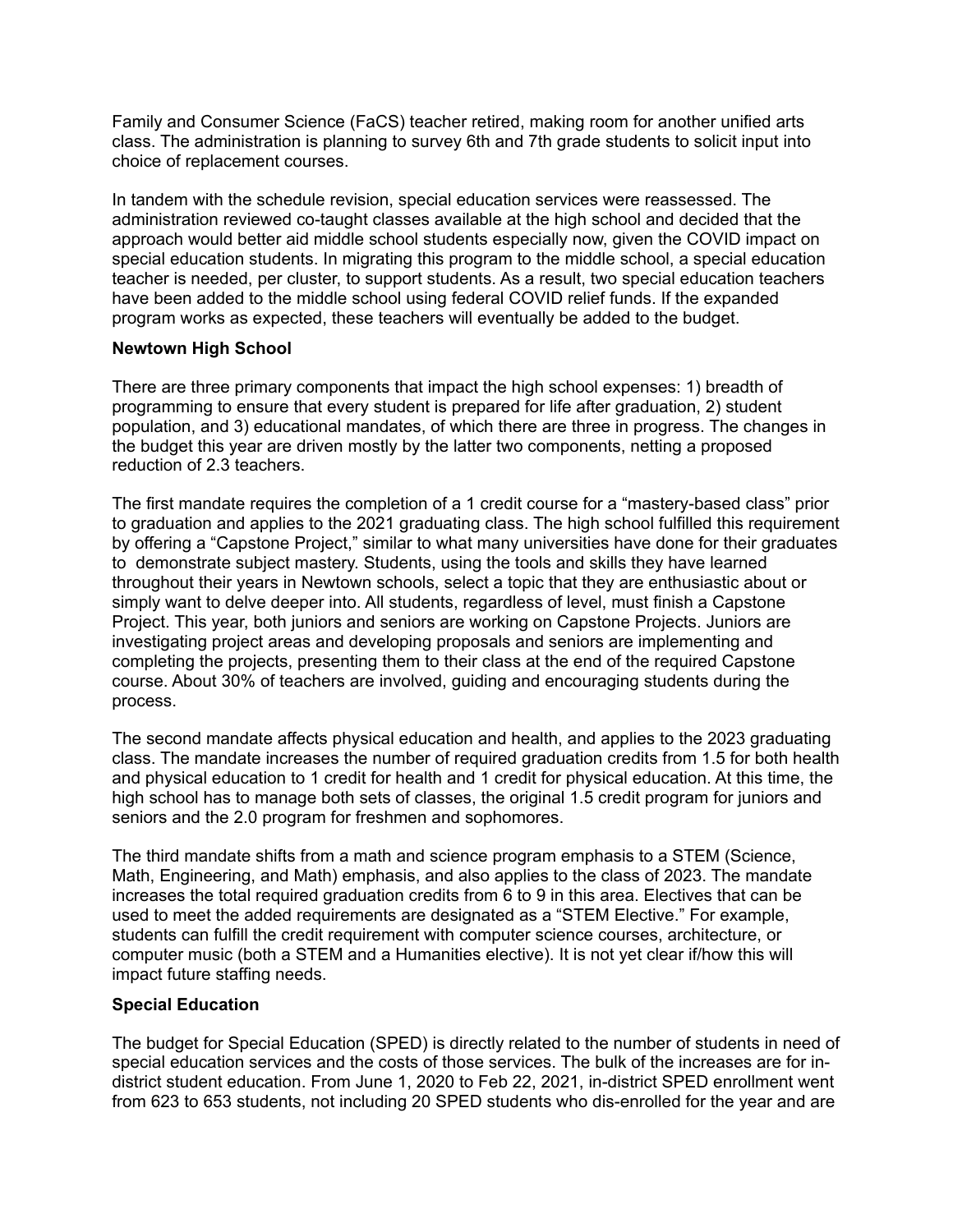expected to join back. Including these students in the total count, 673 in-district SPED students are expected to enroll next year - netting an effective gain of 50 students from Jun 2020 to Sep 1, 2021. Among these 50, 38 SPED students moved into the district this year. The district also saw an increase in the number of internal referrals for SPED evaluations. Because of these increased caseloads, just over five staff positions were added this year, though one is funded by federal relief funds.

The remaining increase of staff, just over half a teacher, is accounted for in Transition Services. This program, open to students from other districts[iii], provides 18-22 year-old students added support to become contributing members of the community by gaining work experience at local businesses, something that was unfortunately limited during this year because of COVID.

## **Pupil Personnel**

The Pupil Personnel budget consists of guidance and school counselors who guide the academic/career and social emotional well-being of all students. It also includes the nursing staff who promote and protect the health of all students.

A middle school guidance position has been phased out in response to changes in student population. Also, grants for three existing social workers ended, though another grant funding source was identified for one of the three, so the proposed budget shows 2 additional counselors.

The proposed budget maintains the increase to 8 hour days for nurses that was initiated as part of the district's COVID operations. This year, nurses needed to be on hand and prepared to ensure that students were healthy enough to be in school and to manage the added surveillance required during the pandemic. (Currently, many nurses are working well more than 8 hours a day, helping with contact tracing and administrative tasks.) However even before the pandemic, nurses were often at schools whenever students were in school or in need of medical oversight. Students are in classes for 6.5 hours each day and in the buildings even longer because of staggered arrival and departure times. Nurses also assist with medical issues that may arise on buses. Therefore, nurses have habitually been present for well over 7 hours a day. The budget increase acknowledges their efforts.

## **Curriculum**

The budget for curriculum includes administrators and staff who oversee the implementation of the curriculum and classroom services. It also includes expenses for staff and curriculum development along with cross-school educational resources, including assessment tools, online educational platforms, and textbooks.

The proposed budget shows increases in online educational platforms and multimedia educational resources (textbooks integrated with online tools) though, as mentioned in the article above, the shift to a digitally-enhanced learning model was well underway.As learning went to full distance in March, to hybrid in September and to full in-person as the year progressed, both teachers and students became familiar with online tools that helped facilitate connection and learning. Additional online education platforms and related software are included throughout the budget, e.g., in technology, special education, and throughout the schools. The added cost for online content is also seen in the textbooks section, where multimedia activities are an integral part of the K-5 Mathematics Resource. The district has been piloting the program over the last few years, with good results. The combination of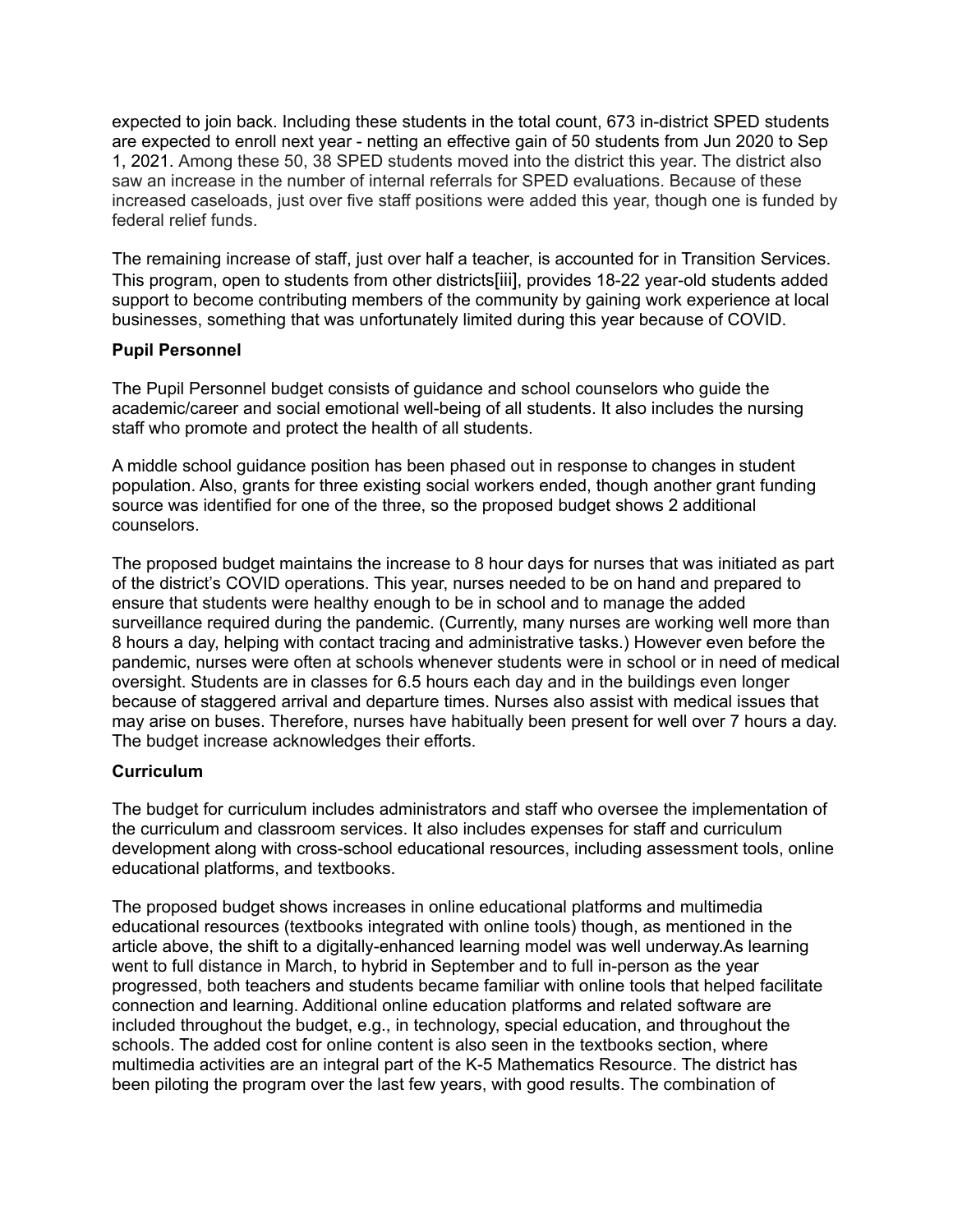textbook and interactive, online activities engage the students and is expected to further improve academic performance across all K-5 grades and classrooms.

## **Technology**

The technology budget includes expenses needed for providing Chromebooks to students and classroom staff, specialized technology for labs, devices for administration and operations, and the infrastructure needed to tie everything together. It also provides user-support services to students/families and staff.

A part-time software specialist position was added this year. This new position was in response to the increase in workload caused, in part, by the one-to-one device to student program. The staff has more devices to maintain and fix, and more users to support including family members who may be unable to help their children use the devices at home. In addition the breadth and number of software packages used by district students and staff is expanding as the district shifts to digitally-enhanced learning. The proposed budget also includes expenses associated with updating the world language and graphics labs at the high school.

The approved budget does not reflect the annual operational expenses approved by the Legislative Council. The budget presented to the Council last year included \$525,000 for technology equipment. In April, the Council voted to offset those costs with Town funds, reducing the amount listed in the budgeted operational expenses to \$410,000. The Town then provided the district with the \$115,000 using the Capital Non-Recurring Account, the Town's "savings account" for selected capital projects. So while the annual operational expenses remained the same, the 2020-21 budgeted operational expenses were reduced.

Going forward, this is the first budget that fully reflects a one-to-one device to student program. There is a Chromebook now available to every student in K-8. Also, every teacher and paraeducator who assists with lessons has access to their own Chromebooks as well. From this year forward, no further grade-level expansion of student devices will be needed though devices will need to be replaced when broken or obsolete. And, some additional devices may be needed for new students over time. From 2021-22 onward, Newtown High School freshmen will be provided with a new device to use throughout their time at the high school. In four years, every high-school student will be assigned a personal device. The district will continue to add other, non-educational equipment including administrative devices, specialized lab technology, and infrastructure equipment as needed.

## **General Support Services**

The general services budget includes expenses related to the overall operation of the district, including three school-wide administrators, the business office, security, and salary adjustments that may be needed as the 2021-22 year progresses.

To guide and implement the district's diversity and equity efforts, a new Diversity Compliance Coordinator is requested for the central office staff. Funds needed to engage the services of an outside organization experienced with such efforts are also included in the proposed budget. As mentioned in the preceding article, the district has committed attention, effort, and time to ensure that both the educational and working culture of the district are welcoming to all students and staff. At this time, the district is actively pursuing potential grant funding to offset these expenses. If successful, these costs will be removed from the budgeted operational expenses.

#### **Plant Operations and Maintenance**